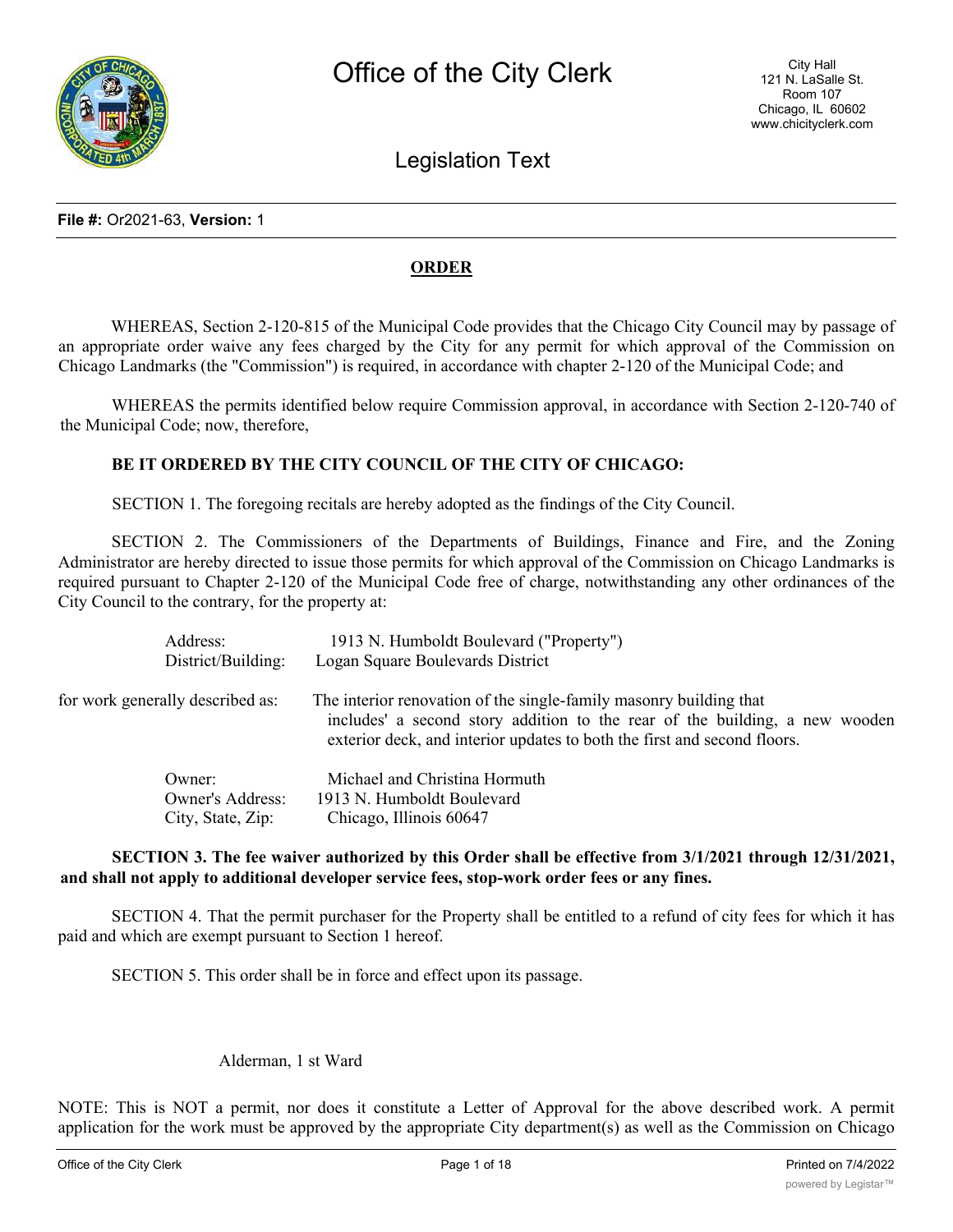#### **File #:** Or2021-63, **Version:** 1

Landmarks for this permit fee waiver, subject to City Council approval, to be valid.

# **LEGEND**

I I 1913 N. Humboldt Boulevard l^llgfl Landmark District

Department Planning **2008** Compared to the set of the set of the set of the set of the set of the set of the set of the set of the set of the set of the set of the set of the set of the set of the set of the set of the set and Development **HPD11** /26/21 MAR Enhanced Aerial Photograph

**Proposed Permit Fee Waiver** Logan Square Boulevards Landmark District

I I 1913 N. Humboldt Boulevard mmm Landmark District I 1 Zoning District

**Proposed Permit Fee Waiver**

Logan Square Boulevards Landmark District 1913 N. Humboldt Boulevard

Department of Planning , and Development Text of the Contract of the Contract of the Contract of the Contract of the Contract of the Contract of the Contract of the Contract of the Contract of the Contract of the Contract of the Contract of the Co

Logan Square Boulevards District Boundary (Source: City of Chicago, 2005)

Site Photograph (Source: Cook County Assessor)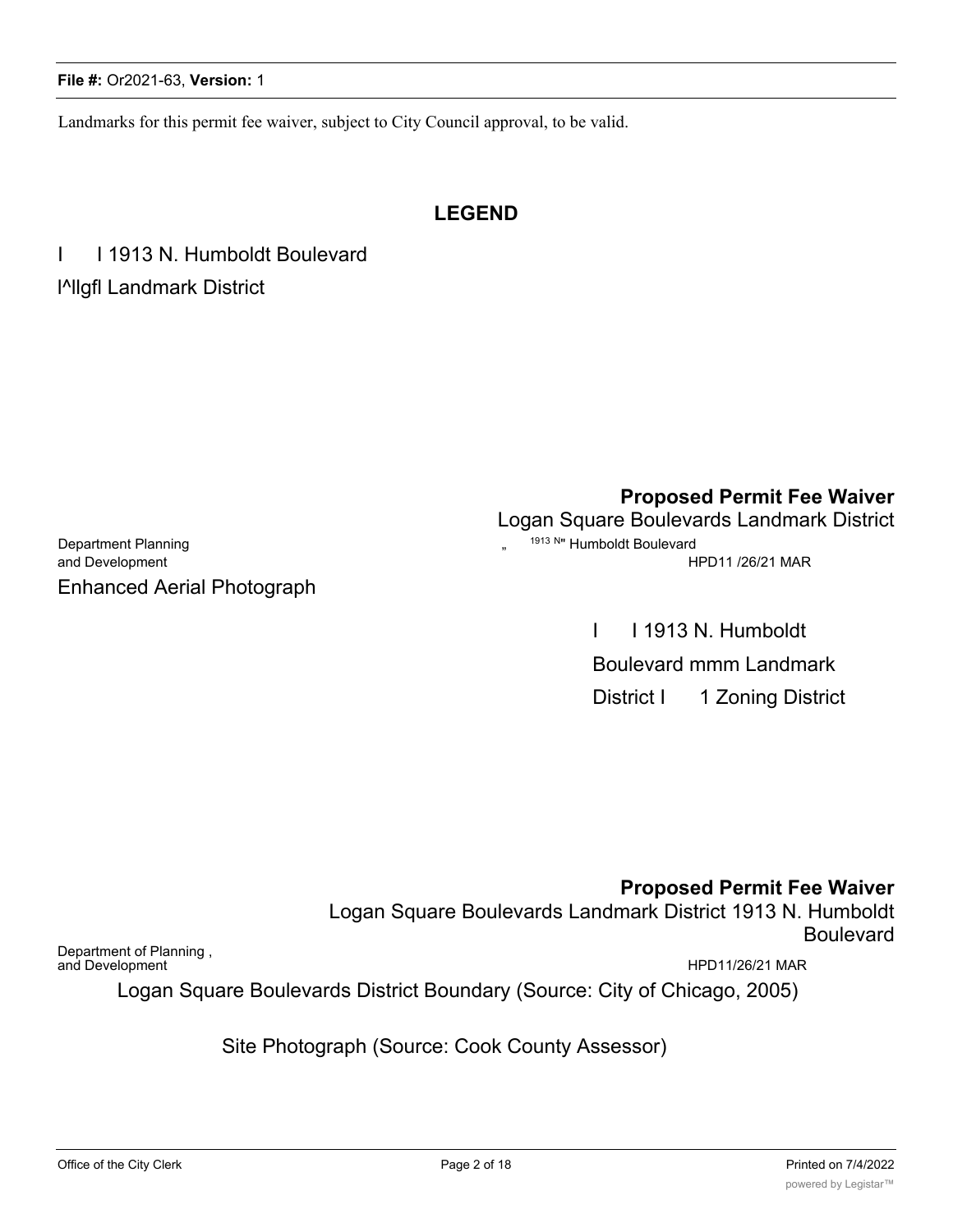

Department of Planning and Development

**Proposed Permit Fee Waiver**

Logan Square Boulevards Landmark District 1913 N. Humboldt Boulevard

HPD 11/26/21 MAR

# **CITY OF CHICAGO ECONOMIC DISCLOSURE STATEMENT AND AFFIDAVIT**

# **SECTION I - GENERAL INFORMATION**

A. Legal name of the Disclosing Party submitting this EDS. Include d/b/a/ if applicable:

Michael Patrick Hormuth

## **Check ONE of the following three boxes:**

Indicate whether the Disclosing Party submitting this EDS is:

1. fTj the Applicant

OR

2.  $\Box$  a legal entity currently holding, or anticipated to hold within six months after City action on

2. the contract, transaction or other undertaking to which this EDS pertains (referred to below as the

2. "Matter"), a direct or indirect interest in excess of 7.5% in the Applicant. State the Applicant's legal

2. name:  $\qquad \qquad \ldots$  .  $\qquad \qquad \vdots \qquad \qquad \ldots$ 

 $OR$   $\cdot$  "

3.  $\Box$  a legal entity with a direct or indirect right of control of the Applicant (see Section 11(B)(1)) State the legal name of the entity in which the Disclosing Party holds a right of control:

B. Business address of the Disclosing Party:

C. Telephone: Fax: Email:

D. Name Of contact person: .Michael Hormuth

E. Federal Employer Identification No. (if you have one):

F. Brief description of the Matter to which this EDS pertains. (Include project number and location of property, if applicable):

Renovation of 1913 N Humboldt in the Logan Square Boulevards Historic District - second story rear addition and interior updates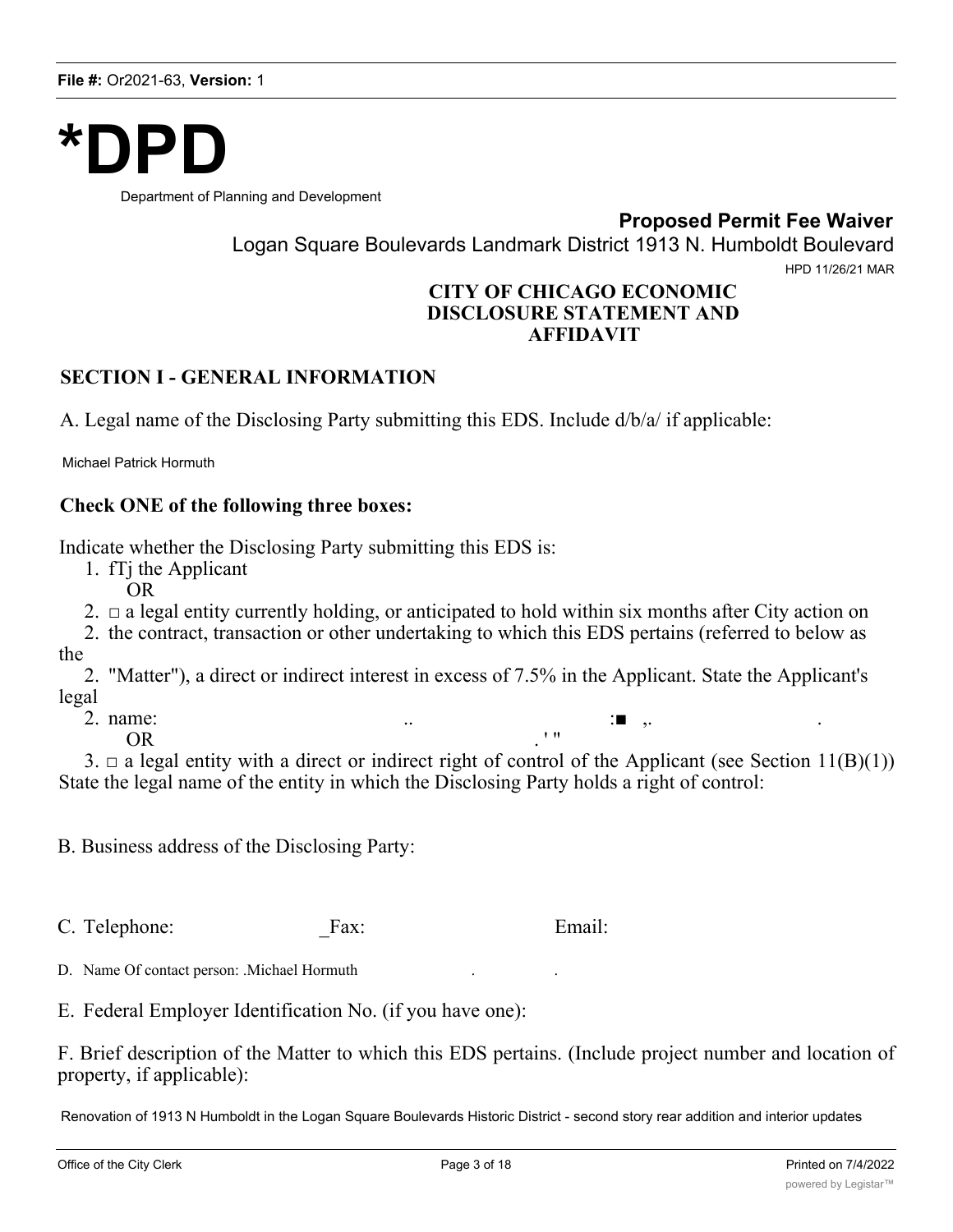G. Which City agency or department is requesting this EDS? Planning and Development

If the Matter is a contract being handled by the City's Department of Procurement Services, please complete the following:

| Specification $#$ |  | Contract #. |  |
|-------------------|--|-------------|--|
|                   |  |             |  |

Ver.2018-1 Paget of 15

# **SECTION II - DISCLOSURE OF OWNERSHIP INTERESTS**

### A. NATURE OF THE DISCLOSING PARTY

| 1. Indicate the nature of the Disclosing Party: |                                                          |
|-------------------------------------------------|----------------------------------------------------------|
| [ZJ Person]                                     | P Limited liability company                              |
| • Publicly registered business corporation      | Q Limited liability partnership                          |
| • Privately held business corporation           | Q Joint venture                                          |
| Q Sole proprietorship                           | Q Not-for-profit corporation                             |
| O General partnership                           | (Is the not-for-profit corporation also a $501(c)(3)$ )? |
| P) Limited partnership                          | Q Yes<br>$\Box$ No                                       |
| $\bullet$ Trust                                 | $\Box$ Other (please specify)                            |
|                                                 |                                                          |

For legal entities, the state (or foreign country) of incorporation or organization, if applicable:

3. For legal entities not organized in the State of Illinois: Has the organization registered to do business in the State of Illinois as a foreign entity?

 $\Box$  Yes  $Q$  No  $\Box$  Organized in Illinois

### B. IF THE DISCLOSING PARTY IS A LEGAL ENTITY:

1. List below the full names and titles, if applicable, of: (i) all executive officers and all directors of the entity; (ii) for not-for-profit corporations, all members, if any, which are legal entities (if there are no such members, write "no members which are legal entities"); (iii) for trusts, estates or other similar entities, the trustee, executor, administrator, or similarly situated party; (iv) for general or limited partnerships, limited liability companies, limited liability partnerships or joint ventures, each general partner, managing member, manager or any other person or legal entity that directly or indirectly controls the day-to-day management of the Applicant.

NOTE: Each legal entity listed below must submit an EDS on its own behalf.

Name Title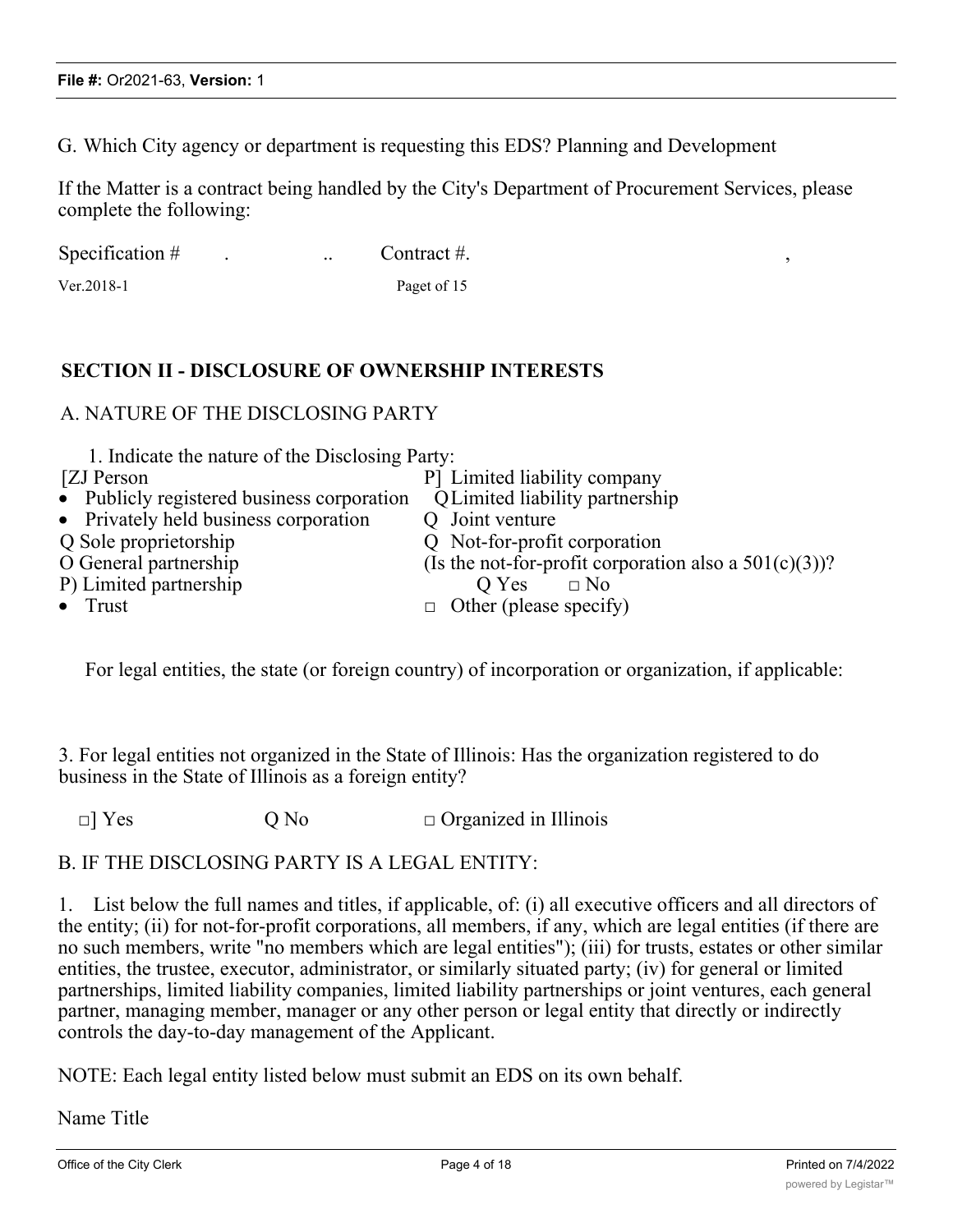2. Please provide the following information concerning each person or legal entity having a direct or indirect, current or prospective (i.e. within 6 months after City action) beneficial interest (including ownership) in excess of 7.5% of the Applicant. Examples of such an interest include shares in a corporation, partnership interest in a partnership or joint venture, interest of a member or manager in a

Page 2 of 15

limited liability company, or interest of a beneficiary of a trust, estate or other similar entity. If none, state "None."

NOTE: Each legal entity listed below may be required to submit an EDS on its own behalf.

Name Business Address **Percentage Interest** in the Applicant

# **SECTION III -- INCOME OR COMPENSATION TO, OR OWNERSHIP BY, CITY ELECTED OFFICIALS**

Has the Disclosing Party provided any income or compensation to any City elected official during the 12-month period preceding the date of this EDS? OYes f7|No

Does the Disclosing Party reasonably expect to provide any income or compensation to any City elected official during the 12-month period following the date of this EDS?  $\Box$  Yes H No

If "yes" to either of the above, please identify below the name(s) of such City elected official(s) and describe such income or compensation:

Does any City elected official or, to the best of the Disclosing Party's knowledge after reasonable inquiry, any City elected official's spouse or domestic partner, have a financial interest (as defined in Chapter 2-156 of the Municipal Code of Chicago ("MCC")) in the Disclosing Party?  $\square$  Yes [7] No

If "yes," please identify below the name(s) of such City elected official(s) and/or spouse (s)/domestic partner(s) and describe the financial interest(s).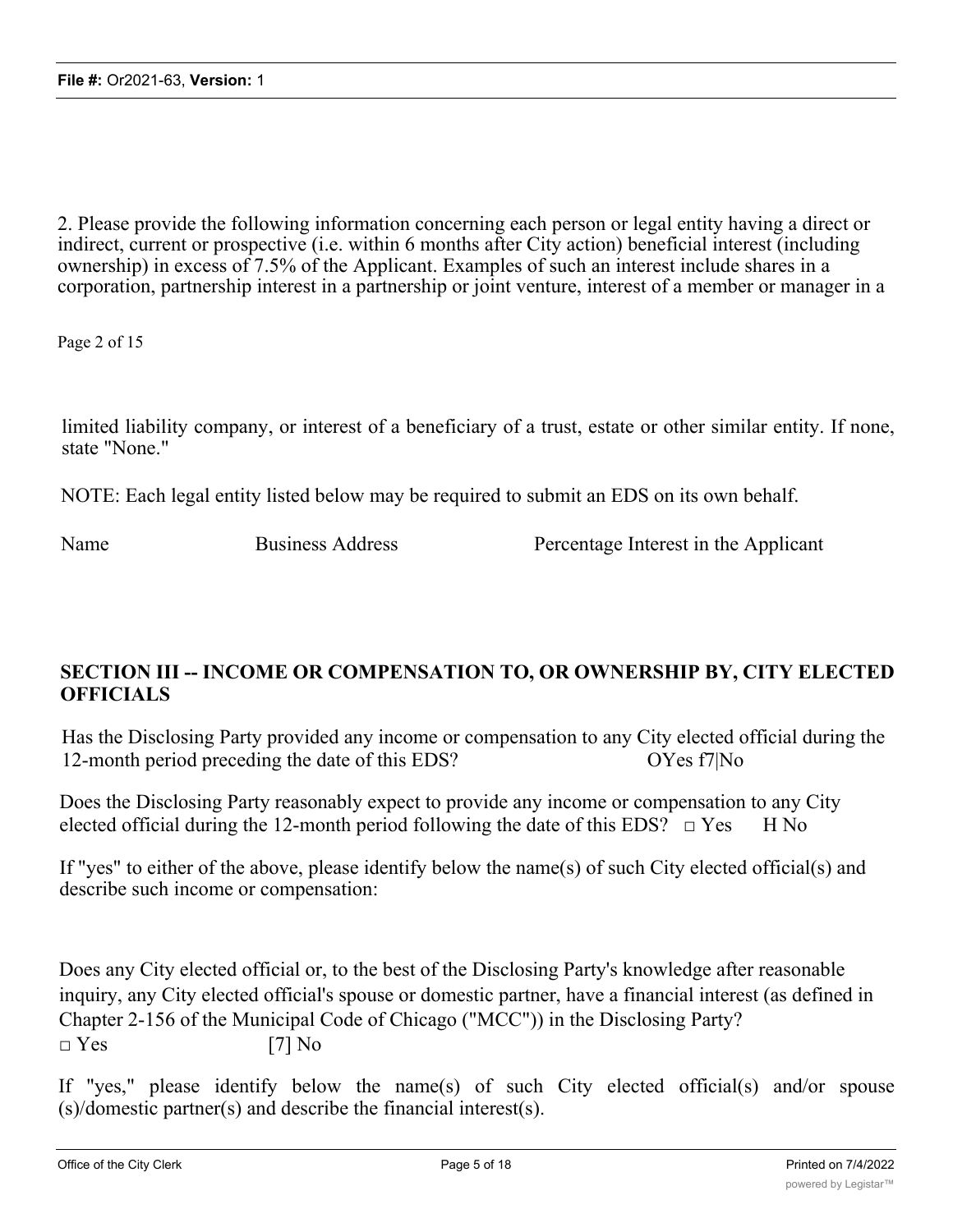# **SECTION IV - DISCLOSURE OF SUBCONTRACTORS AND OTHER RETAINED PARTIES**

The Disclosing Party must disclose the name and business address of each subcontractor, attorney, lobbyist (as defined in MCC Chapter 2-156), accountant, consultant and any other person or entity whom the Disclosing Party has retained or expects to retain in connection with the Matter, as well as the nature of the relationship, and the total amount of the fees paid or estimated to be paid. The Disclosing Party is not required to disclose employees who are paid solely through the Disclosing Party's regular payroll. If the Disclosing Party is uncertain whether a disclosure is required under this Section, the Disclosing Party must either ask the City whether disclosure is required or make the disclosure.

Page 3 of 15

|                                            | Name (indicate whether Business Relationship to Disclosing Party Fees (indicate whether |                                                                                          |
|--------------------------------------------|-----------------------------------------------------------------------------------------|------------------------------------------------------------------------------------------|
| retained or anticipated<br>to be retained) | Address (subcontractor, attorney,<br>lobbyist, etc.)                                    | paid or estimated.) NOTE:<br>"hourly rate" or "t.b.d." is<br>not an acceptable response. |
|                                            | Jonathan Hill - Artistic Construction - 333 N Oakley, Suite 111, Chicago IL 60612       |                                                                                          |
| Estimated Total Fees: \$350,000            |                                                                                         |                                                                                          |

(Add sheets if necessary)

# · **Check here if the Disclosing Party has not retained, nor expects to retain, any such persons or**

### **entities. SECTION V - CERTIFICATIONS**

### A. COURT-ORDERED CHILD SUPPORT COMPLIANCE

Under MCC Section 2-92-415, substantial owners of business entities that contract with the City must remain in compliance with their child support obligations throughout the contract's term.

Has any person who directly or indirectly owns 10% or more of the Disclosing Party been declared in arrearage on any child support obligations by any Illinois court of competent jurisdiction?

Yes [/]] No Q No person directly or indirectly owns 10% or more of the Disclosing Party.

If "Yes," has the person entered into a court-approved agreement for payment of all support owed and is the person in compliance with that agreement?

· Yes PNo

# B. FURTHER CERTIFICATIONS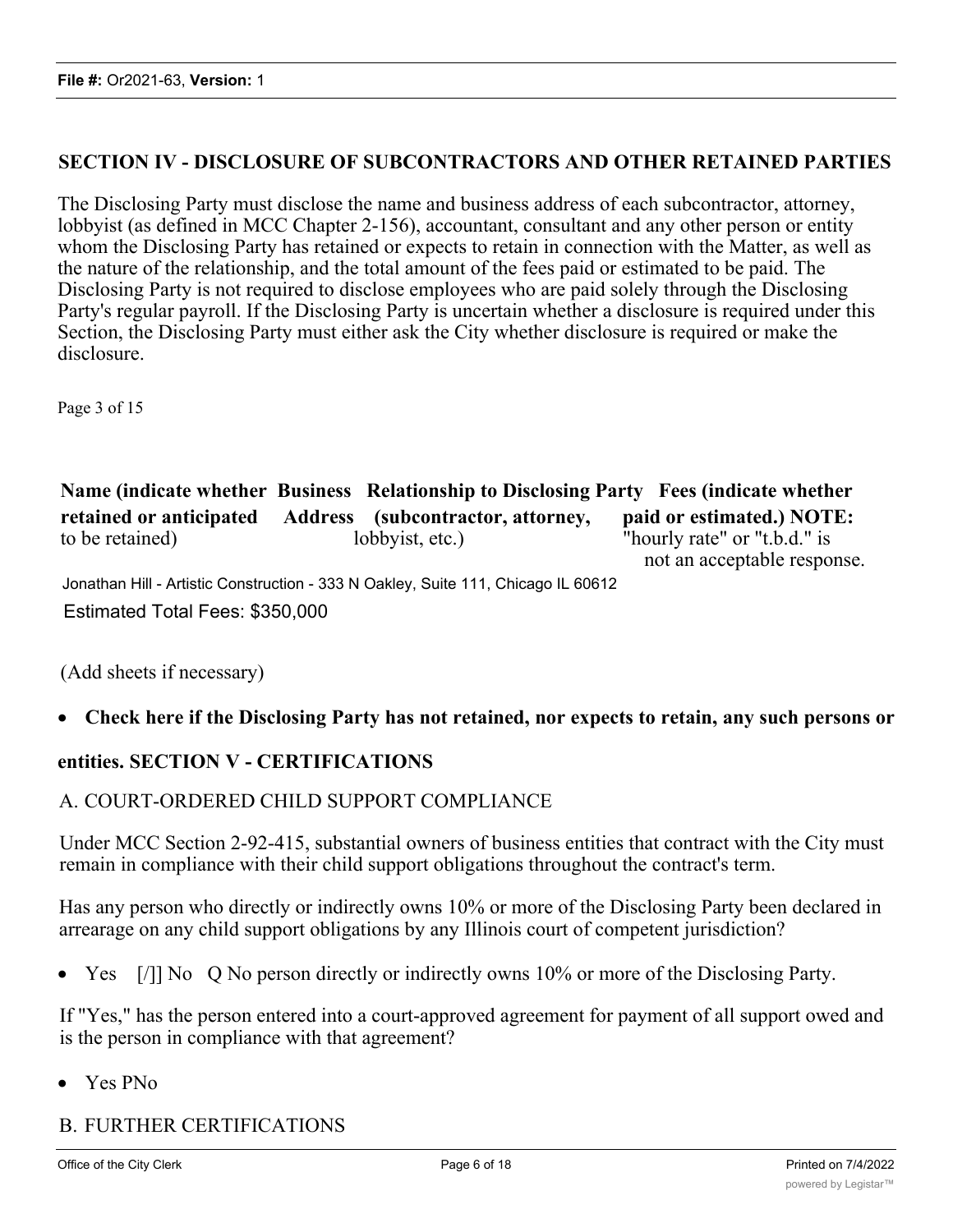1. [This paragraph 1 applies only if the Matter is a contract being handled by the City's Department of Procurement Services.] In the 5-year period preceding the date of this EDS, neither the Disclosing Party nor any Affiliated Entity [see definition in (5) below] has engaged, in connection with the performance of any public contract, the services of an integrity monitor, independent private sector inspector general, or integrity compliance consultant (i.e., an individual or entity with legal, auditing, investigative, or other similar skills, designated by a public agency to help the agency monitor the activity of specified agency vendors as well as help the vendors reform their business practices so they can be considered for agency contracts in the future, or continue with a contract in progress).

2. The Disclosing Party and its Affiliated Entities are not delinquent in the payment of any fine, fee, tax or other source of indebtedness owed to the City of Chicago, including, but not limited to, water and sewer charges, license fees, parking tickets, property taxes and sales taxes, nor is the Disclosing Party delinquent in the payment of any tax administered by the Illinois Department of Revenue.

Page 4 of 15

3. The Disclosing Party and, if the Disclosing Party is a legal entity, all of those persons or entities identified in Section II(B)( 1) of this EDS:

a. are not presently debarred, suspended, proposed for debarment, declared ineligible or voluntarily excluded from any transactions by any federal, state or local unit of government;

b. have not, during the 5 years before the date of this EDS, been convicted of a criminal offense, adjudged guilty, or had a civil judgment rendered against them in connection with: obtaining, attempting to obtain, or performing a public (federal, state or local) transaction or contract under a public transaction; a violation of federal or state antitrust statutes; fraud; embezzlement; theft; forgery; bribery; falsification or destruction of records; making false statements; or receiving stolen property;

c. are not presently indicted for, or criminally or civilly charged by, a governmental entity (federal, state or local) with committing any of the offenses set forth in subparagraph (b) above;

d. have not, during the 5 years before the date of this EDS, had one or more public transactions (federal, state or local) terminated for cause or default; and

e. have not, during the 5 years before the date of this EDS, been convicted, adjudged guilty, or found liable in a civil proceeding, or in any criminal or civil action, including actions concerning environmental violations, instituted by the City or by the federal government, any state, or any other unit of local government.

4. The Disclosing Party understands and shall comply with the applicable requirements of MCC Chapters 2-56 (Inspector General) and 2-156 (Governmental Ethics).

5. Certifications (5), (6) and (7) concern:

*'4*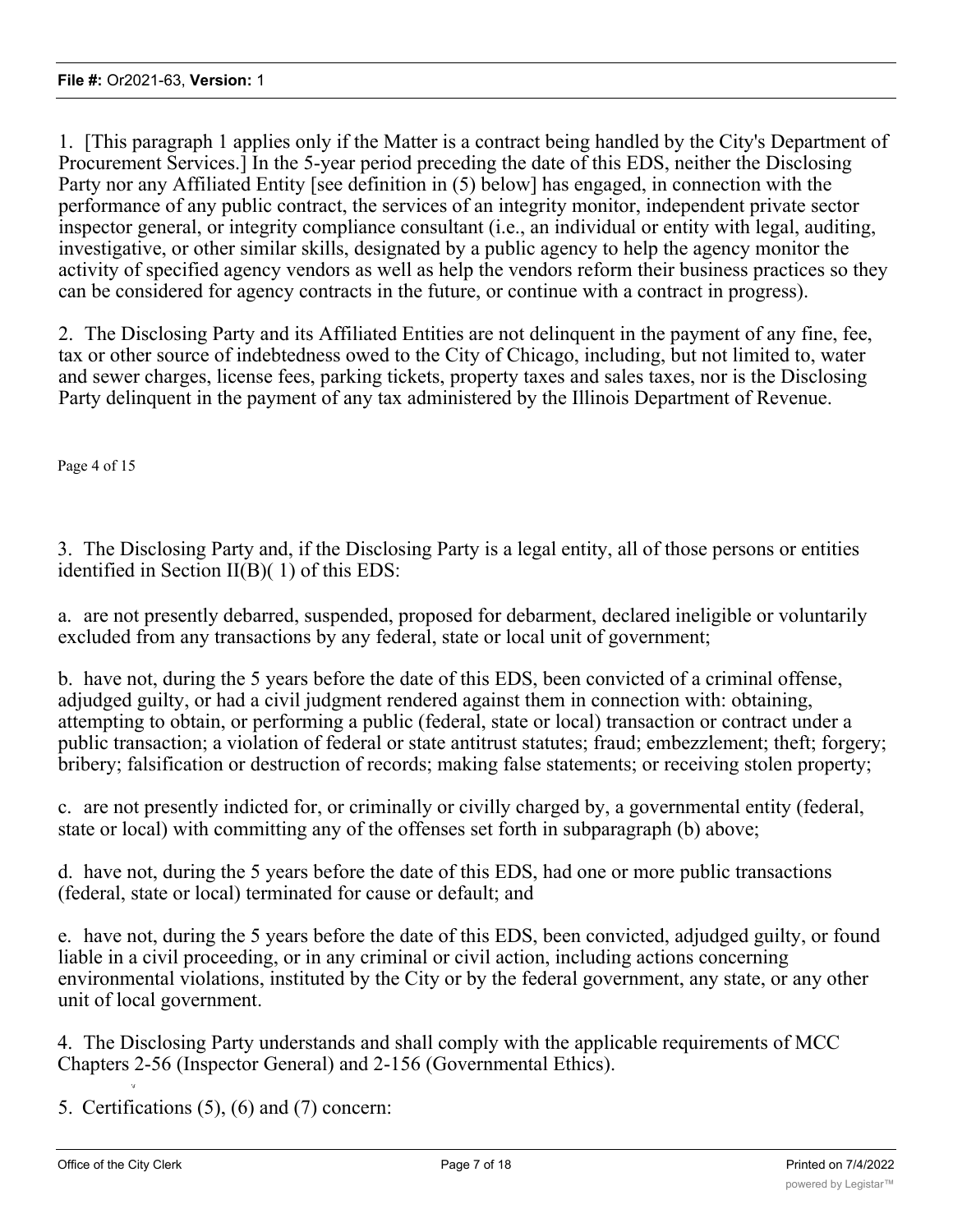■ the Disclosing Party;

· any "Contractor" (meaning any contractor or subcontractor used by the Disclosing Party in connection with the Matter, including but not limited to all persons or legal entities disclosed under Section IV, "Disclosure of Subcontractors and Other Retained Parties");

· any "Affiliated Entity" (meaning a person or entity that, directly or indirectly: controls the Disclosing Party, is controlled by the Disclosing Party, or is, with the Disclosing Party, under common control of another person or entity). Indicia of control include, without limitation: interlocking management or ownership; identity of interests among family members, shared facilities and equipment; common use of employees; or organization of a business entity following the ineligibility of a business entity to do business with federal or state or local government, including the City, using substantially the same management, ownership, or principals as the ineligible entity. With respect to Contractors, the term Affiliated Entity means a person or entity that directly or indirectly controls the Contractor, is controlled by it, or, with the Contractor, is under common control of another person or entity;

· any responsible official of the Disclosing Party, any Contractor or any Affiliated Entity or any other official, agent or employee of the Disclosing Party, any Contractor or any Affiliated Entity, acting pursuant to the direction or authorization of a responsible official of the Disclosing Party, any Contractor or any Affiliated Entity (collectively "Agents").

Page 5 of 15

Neither the Disclosing Party, nor any Contractor, nor any Affiliated Entity of either the Disclosing Party or any Contractor, nor any Agents have, during the 5 years before the date of this EDS, or, with respect to a Contractor, an Affiliated Entity, or an Affiliated Entity of a Contractor during the 5 years before the date of such Contractor's or Affiliated Entity's contract or engagement in connection with the Matter:

a. bribed or attempted to bribe, or been convicted or adjudged guilty of bribery or attempting to bribe, a public officer or employee of the City, the State of Illinois, or any agency of the federal government or of any state or local government in the United States of America, in that officer's or employee's official capacity;

b. agreed or colluded with other bidders or prospective bidders, or been a party to any such agreement, or been convicted or adjudged guilty of agreement or collusion among bidders or prospective bidders, in restraint of freedom of competition by agreement to bid a fixed price or otherwise; or

c. made an admission of such conduct described in subparagraph (a) or (b) above that is a matter of record, but have not been prosecuted for such conduct; or

d. violated the provisions referenced in MCC Subsection 2-92-320(a)(4)(Contracts Requiring a Base Wage); (a)(5)(Debarment Regulations); or (a)(6)(Minimum Wage Ordinance).

6. Neither the Disclosing Party, nor any Affiliated Entity or Contractor, or any of their employees, officials, agents or partners, is barred from contracting with any unit of state or local government as a result of engaging in or being convicted of (1) bid-rigging in violation of 720 ILCS 5/33E-3; (2)' bid-rotating in violation of 720 ILCS 5/33E-4; or (3) any similar offense of any state or of the United States of America that contains the same elements as the offense of bid-rigging or bid-rotating.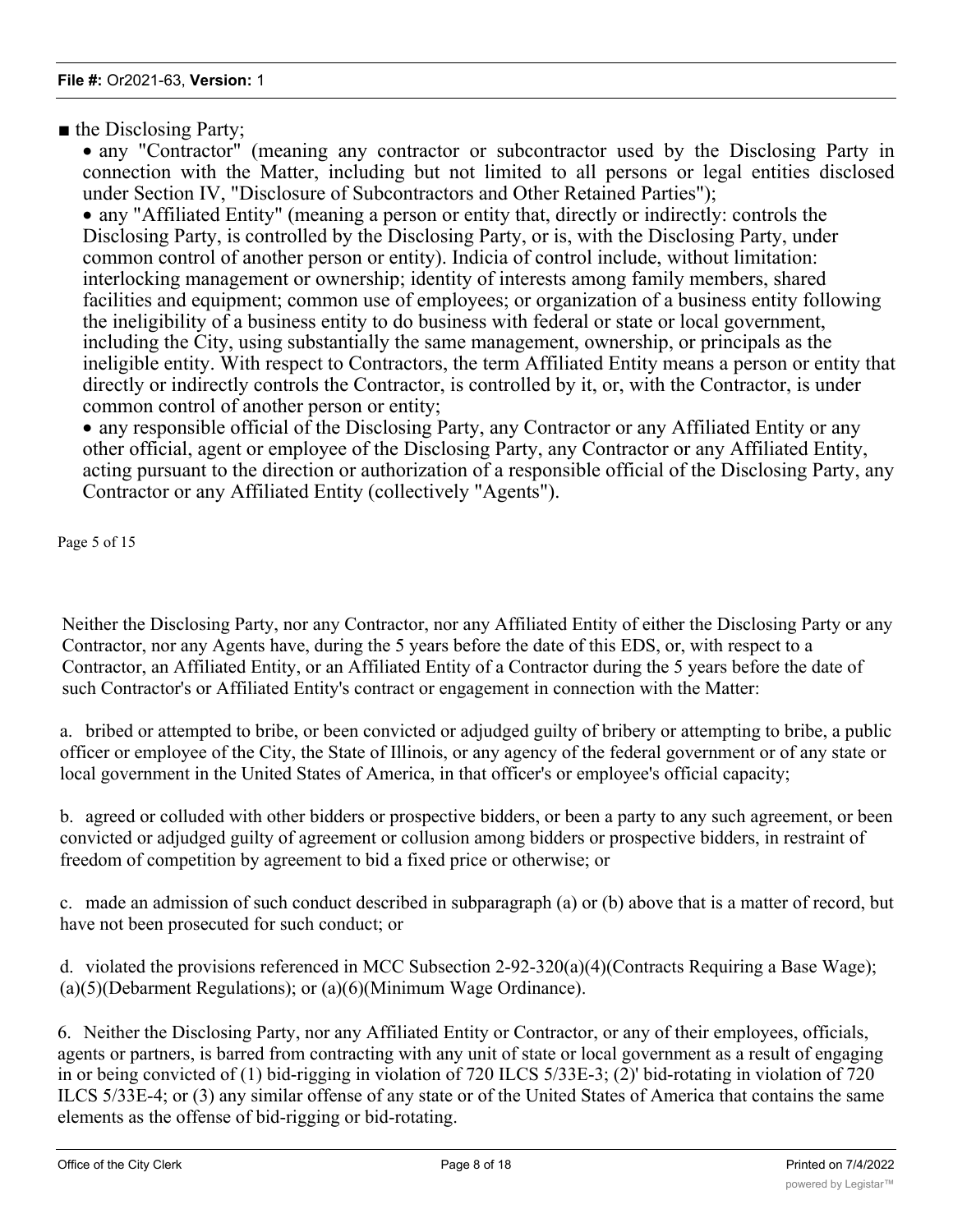7. Neither the Disclosing Party nor any Affiliated Entity is listed on a Sanctions List maintained by the United States Department of Commerce, State, or Treasury, or any successor federal agency.

8. [FOR APPLICANT ONLY] (i) Neither the Applicant nor any "controlling person" [see MCC Chapter 1-23, Article I for applicability and defined terms] of the Applicant is currently indicted or charged with, or has admitted guilt of, or has ever been convicted of, or placed under supervision for, any criminal offense involving actual, attempted, or conspiracy to commit bribery, theft, fraud, forgery, perjury, dishonesty or deceit against an officer or employee of the City or any "sister agency"; and (ii) the Applicant understands and acknowledges that compliance with Article I is a continuing requirement for doing business with the City. NOTE: If MCC Chapter 1-23, Article I applies to the Applicant, that Article's permanent compliance timeframe supersedes 5 year compliance timeframes in this Section V.

9. [FOR APPLICANT ONLY] The Applicant and its Affiliated Entities will not use, nor permit their subcontractors to use, any facility listed as having an active exclusion by the U.S. EPA on the federal System for Award Management ("SAM").

10.[FOR APPLICANT ONLY] The Applicant will obtain from any contractors/subcontractors hired or to be hired in connection with the Matter certifications equal in form and substance to those in Certifications (2) and (9) above and will not, without the prior written consent of the City, use any such

Page6.dfl5

contractor/subcontractor that does not provide such certifications or that the Applicant has reason to believe has not provided or cannot provide truthful certifications.

11. If the Disclosing Party is unable to certify to any of the above statements in this Part B (Further Certifications), the Disclosing Party must explain below: **N/A**

If the letters "NA," the word "None," or no response appears on the lines above, it will be conclusively presumed that the Disclosing Party certified to the above statements.

12. To the best of the Disclosing Party's knowledge after reasonable inquiry, the following is a complete list of all current employees of the Disclosing Party who were, at any time during the 12 month period preceding the date of this EDS, an employee, or elected or appointed official, of the City of Chicago (if none, indicate with "N/A" or "none"). **N/A .. . . ,**

13. To the best of the Disclosing Party's knowledge after reasonable inquiry, the following is a complete list of all gifts that the Disclosing Party has given or caused to be given, at any time during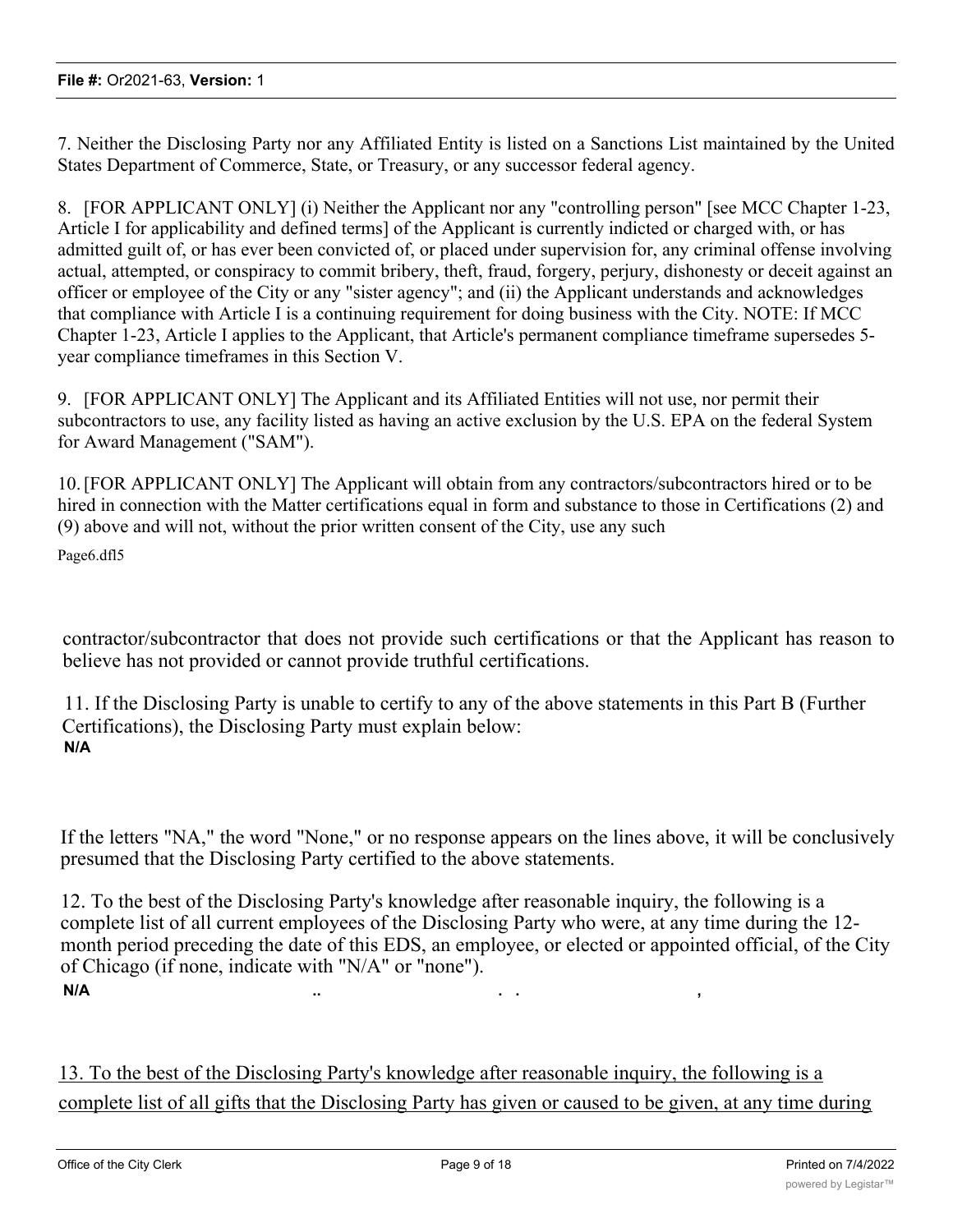the 12-month period preceding the execution date of this EDS, to an employee, or elected or appointed official, of the City of Chicago. For purposes of this statement, a "gift" does not include: (i) anything made generally available to City employees or to the general public, or (ii) food or drink provided in the course of official City business and having a retail value of less than \$25 per recipient, or (iii) a political contribution otherwise duly reported as required by law (if none, indicate with "N/A" or "none"). As to any gift listed below, please also list the name of the City recipient.  $N/A$  is a set of  $N$  is a set of  $N$  is a set of  $N$  is a set of  $N$  is a set of  $N$  is a set of  $N$  is a set of  $N$  is a set of  $N$  is a set of  $N$  is a set of  $N$  is a set of  $N$  is a set of  $N$  is a set of  $N$  is a set

# C. CERTIFICATION OF STATUS AS FINANCIAL INSTITUTION

1. The Disclosing Party certifies that the Disclosing Party (check one)

 $\square$  is  $[TJ \text{ is not}]$ 

a "financial institution" as defined in MCC Section 2-32-455(b).

2. If the Disclosing Party IS a financial institution, then the Disclosing Party pledges:

"We are not and will not become a predatory lender as defined in MCC Chapter 2-32. We further pledge that none of our affiliates is, and none of them will become, a predatory lender as defined in MCC Chapter 2-32. We understand that becoming a predatory lender or becoming an affiliate of a predatory lender may result in the loss of the privilege of doing business with the City."

Page 7 ot" 15

If the Disclosing Party is unable to make this pledge because it or any of its affiliates (as defined in MCC Section 2-32-455(b)) is a predatory lender within the meaning of MCC Chapter 2-32, explain here (attach additional pages if necessary):

If the letters "NA," the word "None," or no response appears on the lines above, it will be conclusively presumed that the Disclosing Party certified to tlie above statements.

# D. CERTIFICATION REGARDING FINANCIAL INTEREST-IN CITY BUSINESS

Any words or terms defined in MCC Chapter 2-156 have the same meanings if used in this Part D.

1. In accordance with MCC Section 2-156-110: To the best of the Disclosing Party's knowledge after reasonable inquiry, does any official or employee of the City have a financial interest in his or her own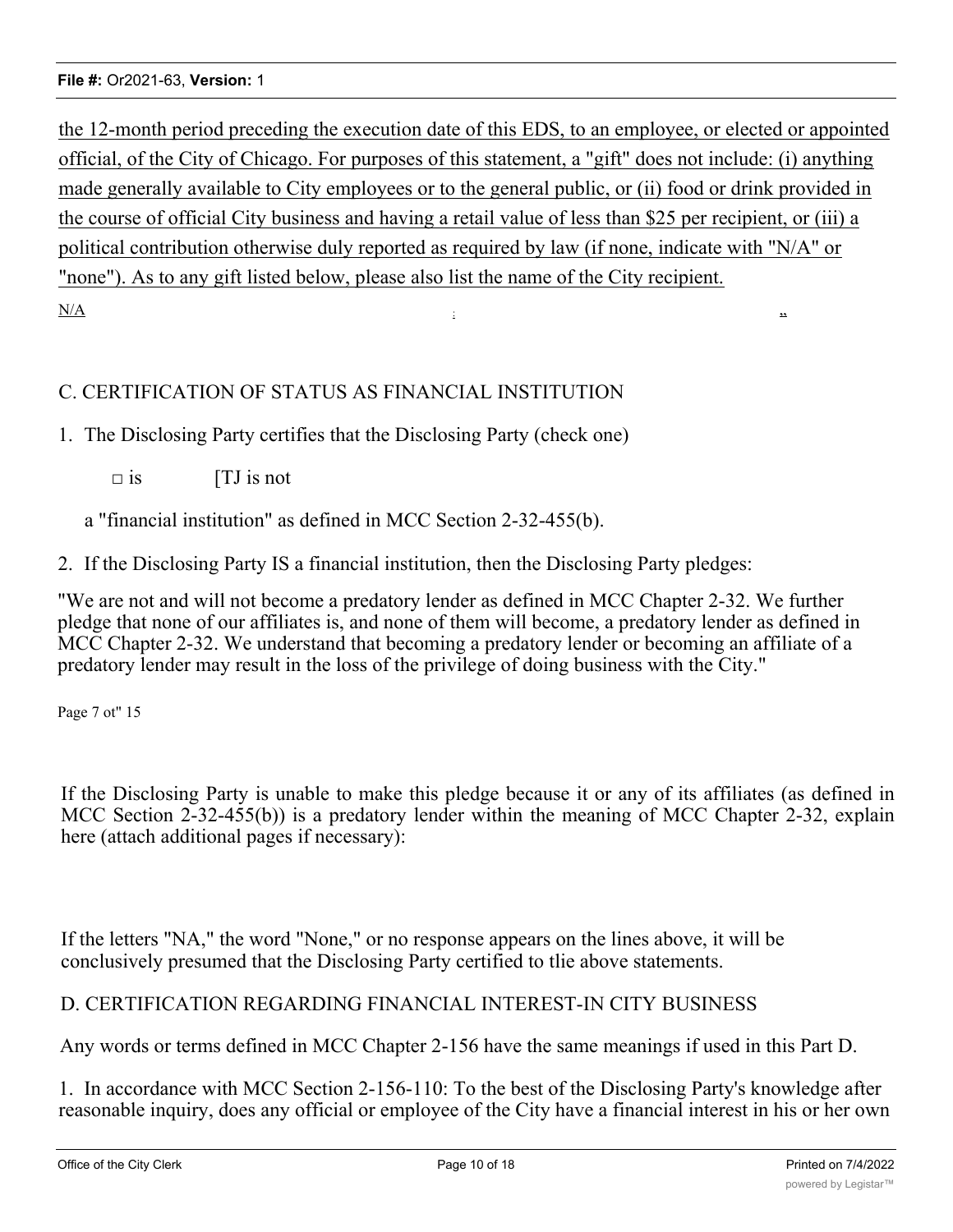name or in the name of any other person or entity in the Matter?

•  $Yes$  [7] No

NOTE: If you checked "Yes" to Item D(l), proceed to Items D(2) and D(3). If you checked "No" to Item  $D(1)$ , skip Items  $D(2)$  and  $D(3)$  and proceed to Part E.

2. Unless sold pursuant to a process of competitive bidding, or otherwise permitted, no City elected official or employee shall have a financial interest in his or her own name or in the name of any other person or entity in the purchase of any property that (i) belongs to the City, or (ii) is sold for taxes or assessments, or (iii) is sold by virtue of legal process at the suit of the City (collectively, "City Property Sale"). Compensation for property taken pursuant to the City's eminent domain power does not constitute a financial interest within the meaning of this Part D.

Does the Matter involve a City Property Sale?

•  $Yes$  [7] No

3. If you checked "Yes" to Item D(l), provide the names and business addresses of the City officials or employees having such financial interest and identify the nature of the financial interest:

Name Business Address Nature of Financial Interest

4. The Disclosing Party further certifies that no prohibited financial interest in the Matter will be acquired by any City official or employee.

Ver.2018-1 Page 8 of 15

### E. CERTIFICATION REGARDING SLAVERY ERA BUSINESS

Please check either (1) or (2) below. If the Disclosing Party checks (2), the Disclosing Party must disclose below or in an attachment to this EDS all information required by (2). Failure to comply with these disclosure requirements may make any contract entered into with the .City in connection with the Matter voidable by the City.

x I. The Disclosing Party verifies that the Disclosing Party has searched any and all records of the Disclosing Party and any and all predecessor entities regarding records of investments or profits from slavery or slaveholder insurance policies during the slavery era (including insurance policies issued to slaveholders that provided coverage for damage to or injury or death of their slaves), and the Disclosing Party has found no such records.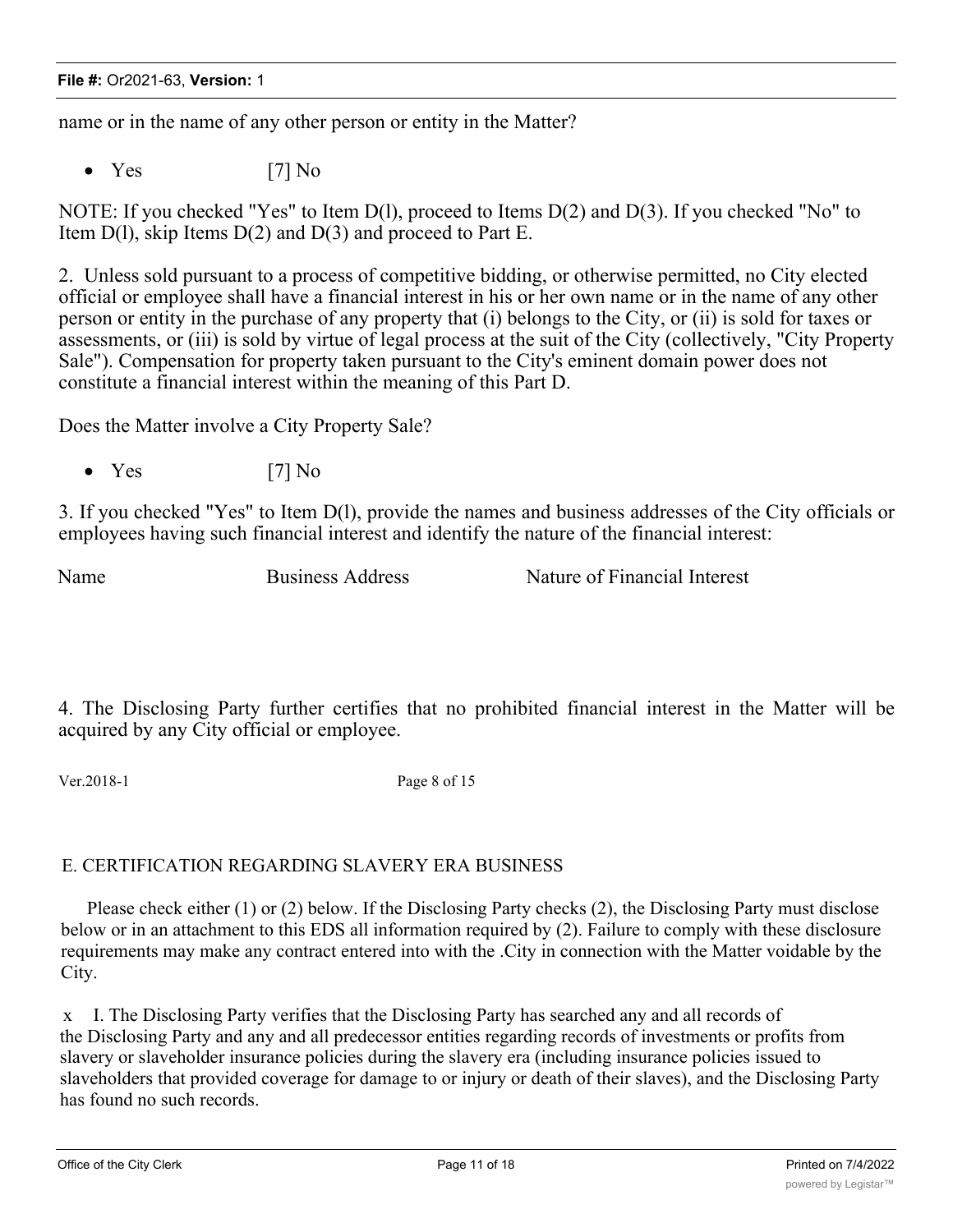2. The Disclosing Party verifies that, as a result of conducting the search in step (1) above, the Disclosing Party has found records of investments or profits from slavery or slaveholder insurance policies. The Disclosing Party verifies that the following constitutes full disclosure of all such records, including the names of any and all slaves or slaveholders described in those records:

# **SECTION VI CERTIFICATIONS FOR FEDERALLY FUNDED MATTERS**

NOTE: If the Matter is federally funded, complete this Section VI. If the Matter is not federally funded, proceed to Section VII. For purposes of this Section VI, tax credits allocated by the City and proceeds of debt obligations of the City are not federal funding.

### A. CERTIFICATION REGARDING LOBBYING

1. List below the names of all persons or entities registered under the federal Lobbying Disclosure Act of 1995, as amended, who have made lobbying contacts on behalf of the Disclosing Party with respect to the Matter: (Add sheets if necessary):

(If no explanation appears or begins on the lines above, or if the letters "NA" or if the word "None" appear, it will be conclusively presumed that the Disclosing Party means that NO persons or entities registered under the Lobbying Disclosure Act of 1995, as amended, have made lobbying contacts on behalf of the Disclosing Party with respect to the Matter.)

2. The Disclosing Party has not spent and will not expend any federally appropriated funds to pay any person or entity listed in paragraph A(l) above for his or her lobbying activities or to pay any person or entity to 'influence or attempt to influence an officer or employee of any agency, as defined by applicable federal law, a member of Congress, an officer or employee of Congress, or an employee Ver.2018-1 Page 9 of 15

of a member of Congress, in connection with the award of any federally funded contract, making any federally funded grant or loan, entering into any cooperative agreement, or to extend, continue, renew, amend, or modify any federally funded contract, grant, loan, or cooperative agreement.

3. The Disclosing Party will submit an updated certification at the end of each calendar quarter in which there occurs any event that materially affects the accuracy of the statements and information set forth in paragraphs  $A(1)$  and  $A(2)$  above.

4. The Disclosing Party certifies that either: (i) it is not an organization described in section 501(c) (4) of the Internal Revenue Code of 1986; or (ii) it is an organization described in section  $501(c)(4)$  of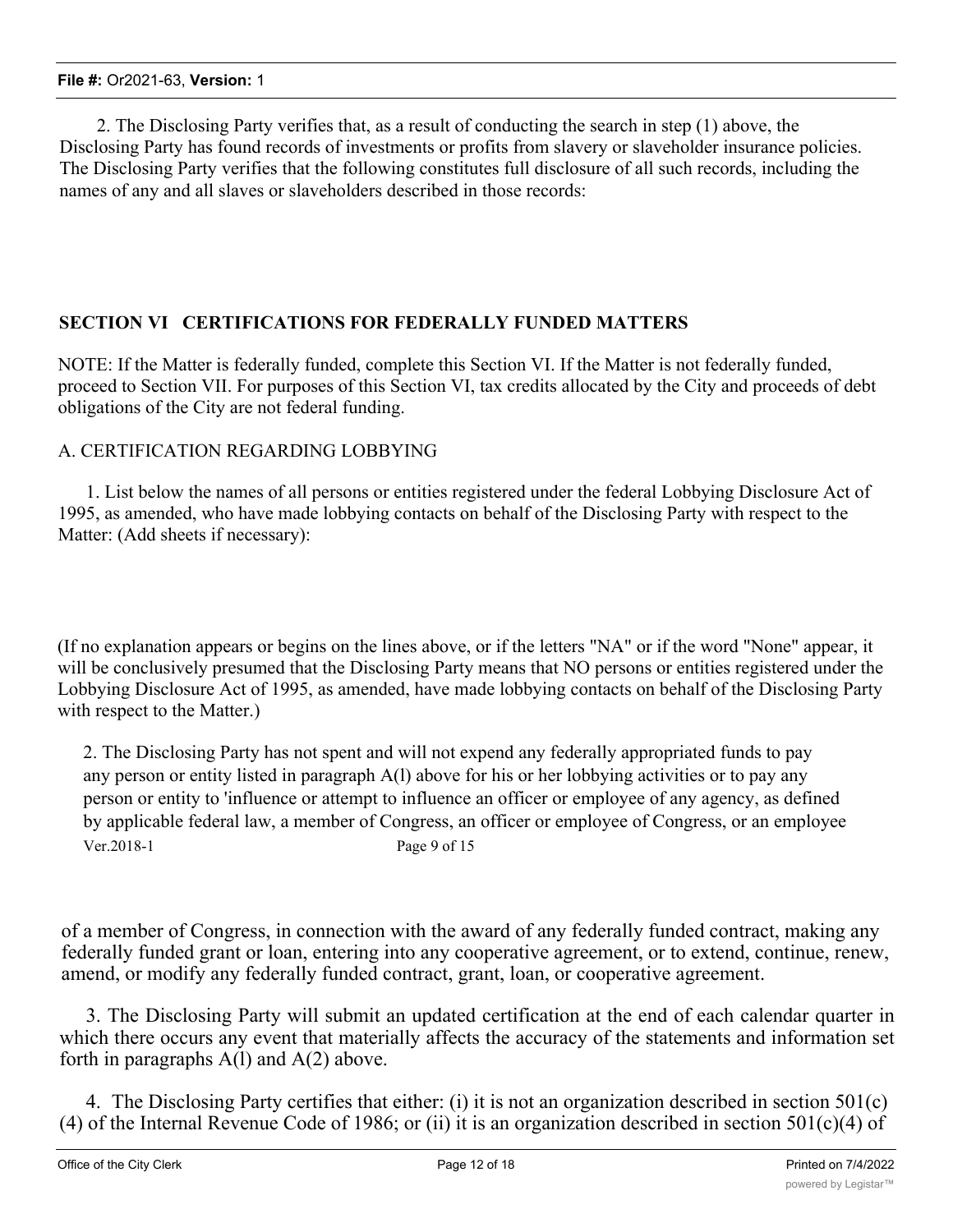the Internal Revenue Code of 1986 but has not engaged and will not engage in "Lobbying Activities," as that term is defined in the Lobbying Disclosure Act of 1995, as amended.

5. If the Disclosing Party is the Applicant, the Disclosing Party must obtain certifications equal in form and substance to paragraphs  $A(1)$  through  $A(4)$  above from all subcontractors before it awards any subcontract and the Disclosing Party must maintain all such subcontractors' certifications for the duration of the Matter and must make such certifications promptly available to the City upon request.

# B. CERTIFICATION REGARDING EQUAL EMPLOYMENT OPPORTUNITY

If the Matter is federally funded, federal regulations require the Applicant and all proposed • subcontractors to submit the following information with their bids or in writing at the outset of negotiations.

Is the Disclosing Party the Applicant?

• Yes ' LJNo

If "Yes," answer the three questions below:

1. Have you developed and do you have on file affirmative action programs pursuant to applicable federal regulations? (See 41 CFR Part 60-2.)

• Yes  $\Box$  No

2. Have you filed with the Joint Reporting Committee, the Director of the Office of Federal Contract Compliance Programs, or the Equal Employment Opportunity Commission all reports due under the applicable filing requirements?

• Yes Q No □Reports not required

3. Have you participated in any previous contracts or subcontracts subject to the equal opportunity clause?

•  $\tilde{Y}$ es  $\Box$  No

If you checked "No" to question (1) or (2) above, please provide an explanation:

Page 10 of 15

# **SECTION VII - FURTHER ACKNOWLEDGMENTS AND CERTIFICATION**

The Disclosing Party understands and agrees that:

A. The certifications, disclosures, and acknowledgments contained in this EDS will become part of any contract or other agreement between the Applicant and the City in connection with the Matter, whether procurement, City assistance, or other City action, and are material inducements to the City's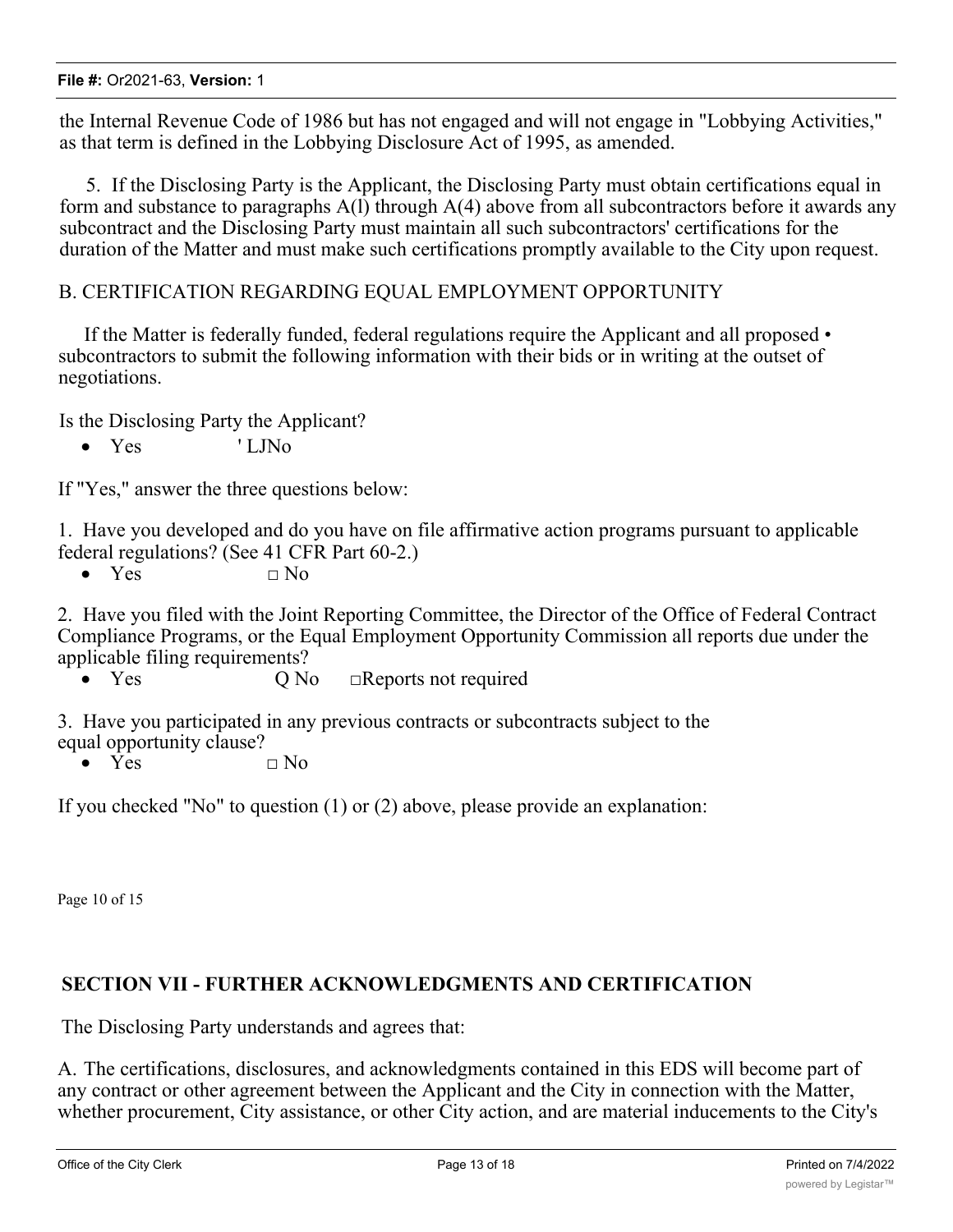execution of any contract or taking other action with respect to the Matter. The Disclosing Party understands that it must comply with all statutes, ordinances, arid regulations on which this EDS is based.

B. The City's Governmental Ethics Ordinance, MCC Chapter 2-156, imposes certain duties and obligations on persons or entities seeking City contracts, work, business, or transactions. The full text of this ordinance and a training program is available on line at www.citvOfchicago.ofg/Ethics <http://www.citvOfchicago.ofg/Ethics>, and may also be obtained from the City's Board of Ethics, 740 N. Sedgwick St., Suite 500, Chicago, IL 60610, (312) 744-9660. The Disclosing Party must comply fully with this ordinance.

C. If the City determines that any information provided in this EDS is false, incomplete or inaccurate, any contract or other agreement in connection with which it is submitted may be rescinded or be void or voidable, and the City may pursue any remedies under the contract or agreement (if not rescinded or void), at law, or in equity, including terminating the Disclosing Party's participation in the Matter and/or declining to allow the Disclosing Party to participate in other City transactions. Remedies at law for a false statement of material fact may include incarceration and an award to the City of treble damages.

D. It is the City's policy to make this document available to the public on its Internet site and/or upon request. Some or all of the information provided in, and appended to, this EDS may be made publicly available on the Internet, in response to a Freedom of Information Act request, or otherwise. By completing and signing this EDS, the Disclosing Party waives and releases any possible rights or claims which it may have against the City in connection with the public release of information contained in this EDS and also authorizes the City to verify the accuracy of any information submitted in this EDS.

E. The information provided in this EDS must be kept current. In the event of changes, the Disclosing Party must supplement this EDS up to the time the City takes action on the Matter. If the Matter is a contract being handled by the City's Department of Procurement Services, the Disclosing Party must update this EDS as the contract requires. NOTE: With respect to Matters subject to MCC Chapter 1-23, Article I (imposing PERMANENT INELIGIBILITY for certain specified offenses), the information provided herein regarding eligibility must be kept current for a longer period, as required by MCC Chapter 1-23 and Section 2-154-020.

Page 11 of 15 **CERTIFICATION**

Under penalty of perjury, the person signing below: (1) warrants that he/she is authorized to execute this EDS, and all applicable Appendices, on behalf of the Disclosing Party, and (2) warrants that all certifications and statements contained in this EDS, and all applicable Appendices, are true, accurate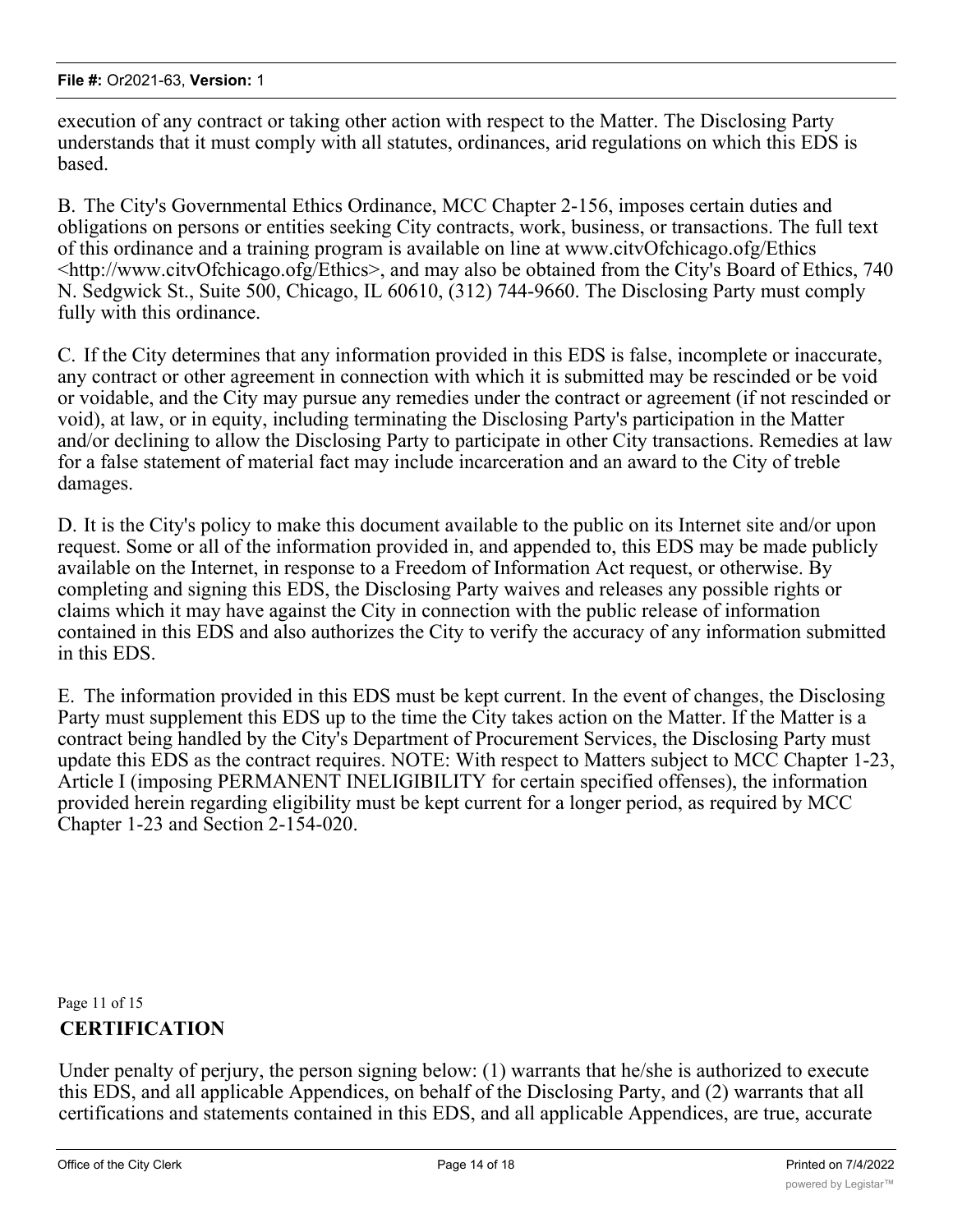#### **File #:** Or2021-63, **Version:** 1

and complete as of the date furnished to the City.

(Print or type exact legal name of Disclosing Party) By: (Sign here)

rWlUci 9frrpnc4i [to&.m\*t iv (Print or type name of person signing)

(Print or type title of person signing) Notary Public

Signed and sworn to before me on (date)  $\Upsilon$ 'L' l2> 707-0

-

CjfKi , Gounty, \_tj\\<M)lS ~( $\text{state}$  >-

Commission expires:

JESSICA CARBAJAL Official Seal Notary Public - State of Illinois My Commission Expires Oct 7, 2024

Page 12 of 15

# **CITY OF CHICAGO ECONOMIC DISCLOSURE STATEMENT AND AFFIDAVIT APPENDIX A**

# **FAMILIAL RELATIONSHIPS WITH ELECTED CITY OFFICIALS AND DEPARTMENT HEADS**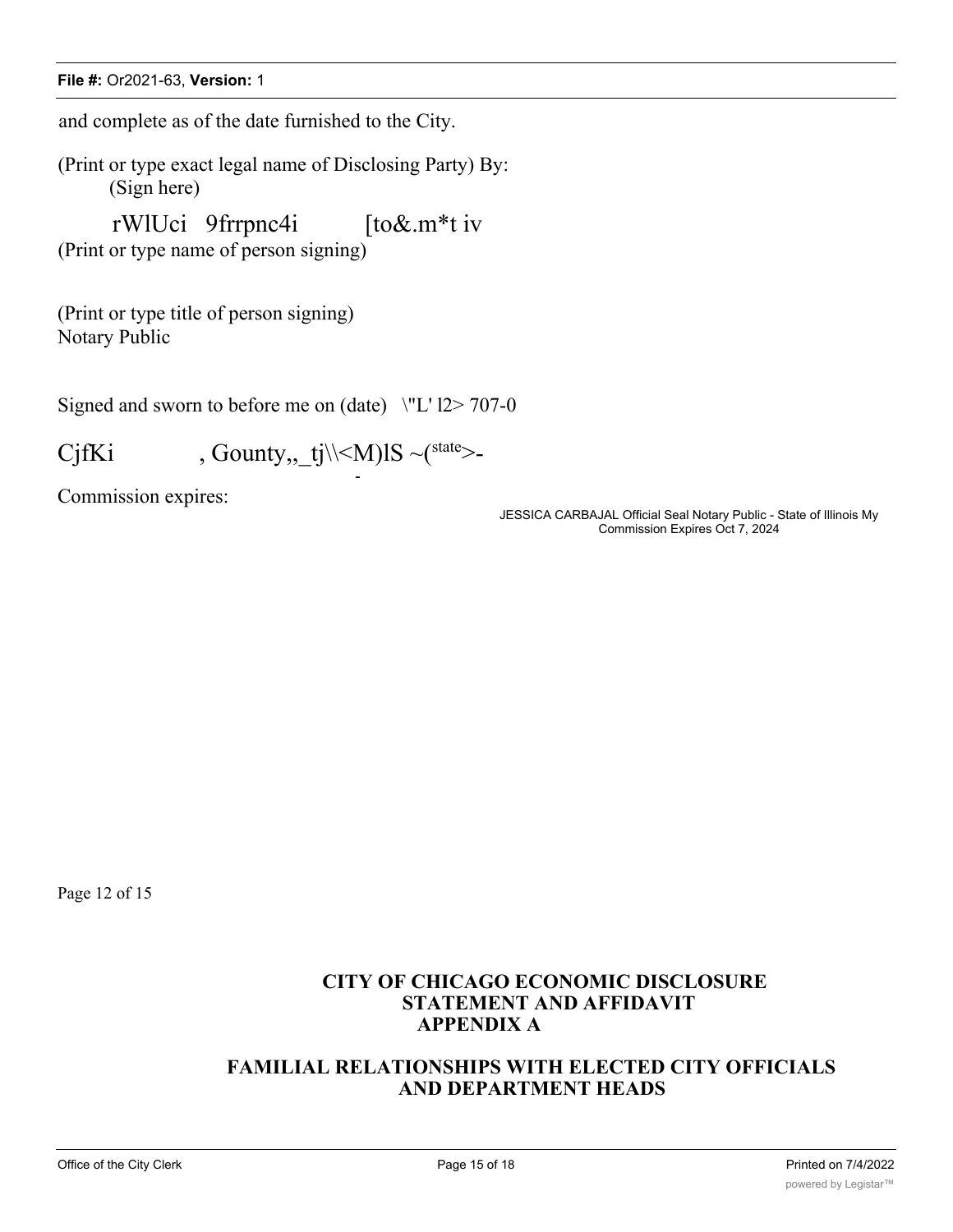## **This Appendix is to be completed only by (a) the Applicant, and (b) any legal entity which has a direct ownership interest in the Applicant exceeding 7.5%. It is not to be completed by any legal entity which has only an indirect ownership interest in the Applicant.**

Under MCC Section 2-154-015, the Disclosing Party must disclose whether such Disclosing Party or any "Applicable Party" or any Spouse or Domestic Partner thereof currently has a "familial relationship" with any elected city official or department head. A "familial relationship" exists if, as of the date this EDS is signed, the Disclosing Party or any "Applicable Party" or any Spouse or Domestic Partner thereof is related to the mayor, any alderman, the city clerk, the city treasurer or any city department head as spouse or domestic partner or as any of the following, whether by blood or adoption: parent, child, brother or sister, aunt or uncle, niece or nephew, grandparent, grandchild, father-in-law, mother-in-law, son-in-law, daughter-in-law, stepfather or stepmother, stepson or stepdaughter, stepbrother or stepsister or half-brother or half-sister.

"Applicable Party" means (1) all executive officers of the Disclosing Party listed in Section II.B.l.a., if the Disclosing Party is a corporation; all partners of the Disclosing Party, if the Disclosing Party is a general partnership; all general partners and limited partners of the Disclosing Party, if the Disclosing Party is a limited partnership; all managers, managing members and members of the Disclosing Party, if the Disclosing Party is a limited liability company; (2) all principal officers of the Disclosing Party; and (3) any person having more than a 7.5% ownership interest in the Disclosing Party. "Principal officers" means the president, chief operating officer, executive director, chief financial officer, treasurer or secretary of a legal entity or any person exercising similar authority.

Does the Disclosing Party or any "Applicable Party" or any Spouse or Domestic Partner thereof currently have a "familial relationship" with an elected city official or department head?

 $\neg$  Yes  $\qquad \qquad \qquad$   $\qquad \qquad$   $\qquad \qquad$   $\qquad \qquad$   $\qquad \qquad$   $\qquad \qquad$   $\qquad \qquad$   $\qquad \qquad$   $\qquad \qquad$   $\qquad \qquad$   $\qquad \qquad$   $\qquad \qquad$   $\qquad \qquad$   $\qquad \qquad$   $\qquad \qquad$   $\qquad \qquad$   $\qquad \qquad$   $\qquad \qquad$   $\qquad$   $\qquad \qquad$   $\qquad$   $\qquad \qquad$   $\qquad \qquad$   $\qquad \qquad$ 

If yes, please identify below (1) the name and title of such person, (2) the name of the legal entity to which such person is connected; (3) the name and title of the elected city official or department head to whom such person has a familial relationship, and (4) the precise nature of such familial relationship.

Page 13 of 15

# **CITY OF CHICAGO ECONOMIC DISCLOSURE STATEMENT AND AFFIDAVIT APPENDIX B**

# **BUILDING CODE SCOFFLAW/PROBLEM LANDLORD CERTIFICATION**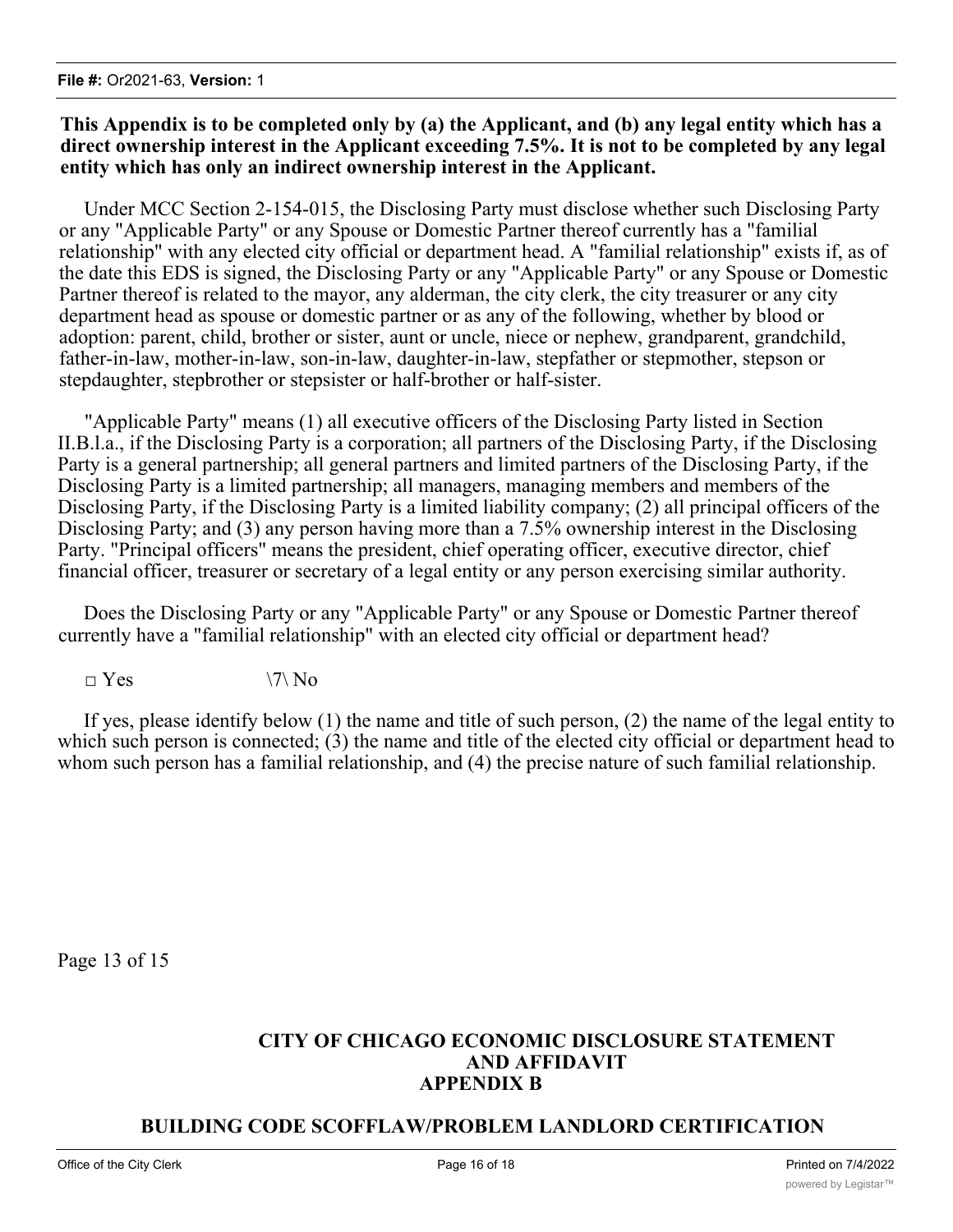This Appendix is to be completed only by (a) the Applicant, and (b) any legal entity which has a direct ownership interest in the Applicant exceeding 7.5% (an "Owner"). It is not to be completed by any legal entity which has only an indirect ownership interest in the Applicant.

1. Pursuant to MCC Section 2-154-010, is the Applicant or any Owner identified as a building code scofflaw or problem landlord pursuant to MCC Section 2-92-416?

 $\square$  Yes [7] No

2. If the Applicant is a legal entity publicly traded on any exchange, is any officer or director of the Applicant identified as a building code scofflaw or problem landlord pursuant to MCC Section 2-92- 416?

I I Yes  $LZ$ ] No  $\sqrt{7}$  The Applicant is not publicly traded on any exchange.

3. If yes to (1) or (2) above, please identify below the name of each person or legal entity identified as a building code scofflaw or problem landlord and the address of each building or buildings to which the pertinent code violations apply.

Page 14 of 15

# **CITY OF CHICAGO ECONOMIC DISCLOSURE STATEMENT AND AFFIDAVIT APPENDIX C**